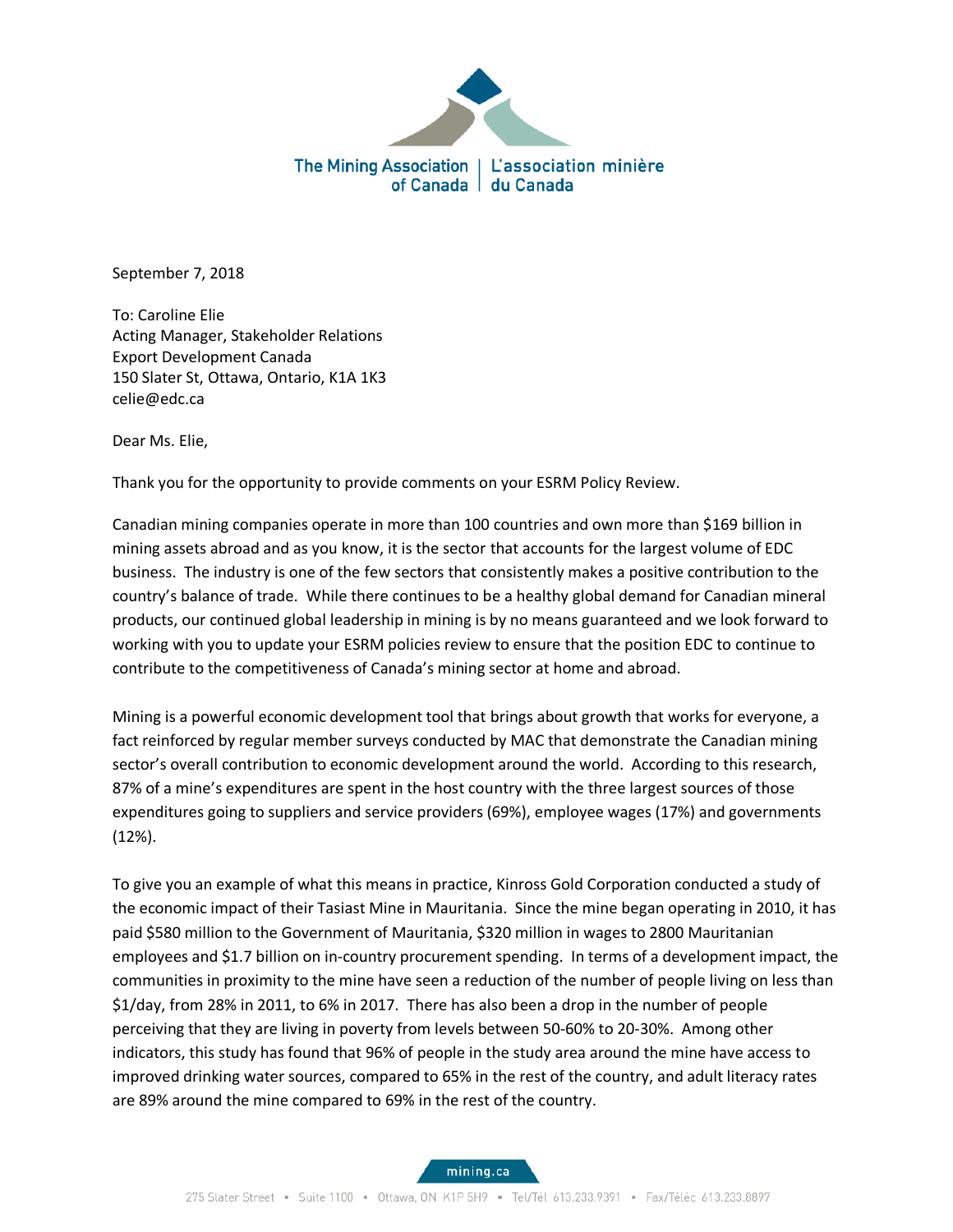The Canadian responsible mining brand is increasingly recognized around the world and Canadian mining companies are the partner of choice in many jurisdictions. One example of strong Canadian leadership has been the global growth of MAC's Towards Sustainable Mining (TSM) standard. Launched in 2004, TSM requires individual mining and processing facilities to publicly report and independently verify a series of environmental and social indicators. TSM is also overseen by an independent Community of Interest Advisory Panel. Over the last four years, TSM has grown beyond a Canadian standard and has been adopted by mining associations in Finland, Argentina, Botswana, Philippines and Spain, which I understand you heard about on your recent visit to Argentina in your previous role. MAC is also working towards adoption with a number of additional countries.

TSM is also playing an important role in work the mining industry is doing with the downstream manufacturing sector to develop responsibly sourced metals and minerals supply chains. TSM has been recognized by Apple and others as a mining standard able to credibly demonstrate responsible sourcing for metals and minerals and MAC is currently working with the Responsible Business Alliance and other manufacturing groups, including Responsible Steel and the Responsible Jewelry Council, to increase the recognition of TSM within the manufacturing space.

It is with this context in mind that I offer the following comments on behalf of the Mining Association of Canada.

## **Environmental and Social Risk Management (ESRM) Policy (including Human Rights and Climate Change)**

MAC appreciates EDC's commitment to reviewing this policy to reflect updates in the areas of risk management approach, human rights and climate change, clarifying policy from procedure, and ensuring consistency with corporate policy. To this end, we offer the following specific comments on the review of the ESRM Policy:

- 1) The Policy Discussion paper suggests that revisions to this policy could communicate how EDC is committed to building and leveraging collaborative relationships with our customers and working to make Canadian companies internationally recognized as leaders in sustainable and responsible business. Given the rapid and evolving role of the manufacturing sector in driving towards responsibly sourced metals and minerals, it would be beneficial to see EDC recognize this dynamic in a revised policy and consider how it can leverage its work to increase the recognition of its customers as preferred suppliers of responsibly sourced metals and minerals.
- 2) The Policy Discussion Paper suggests highlighting the IFC Performance Standards to inform our approach to managing environmental and social risks and impacts. EDC should consider aligning its recognition of standards with those that are recognized by Global Affairs Canada through the Enhanced Corporate Social Responsibility Strategy. This would provide for greater policy alignment between EDC and GAC.
- 3) As stated in the Policy Discussion paper, EDC is considering ways to build on its commitment to assessing environmental and social risk in the transaction decision-making process across its business, including demonstrating the value that EDC provides as part of managing risk. An example of this commitment includes reference to utilizing the International Finance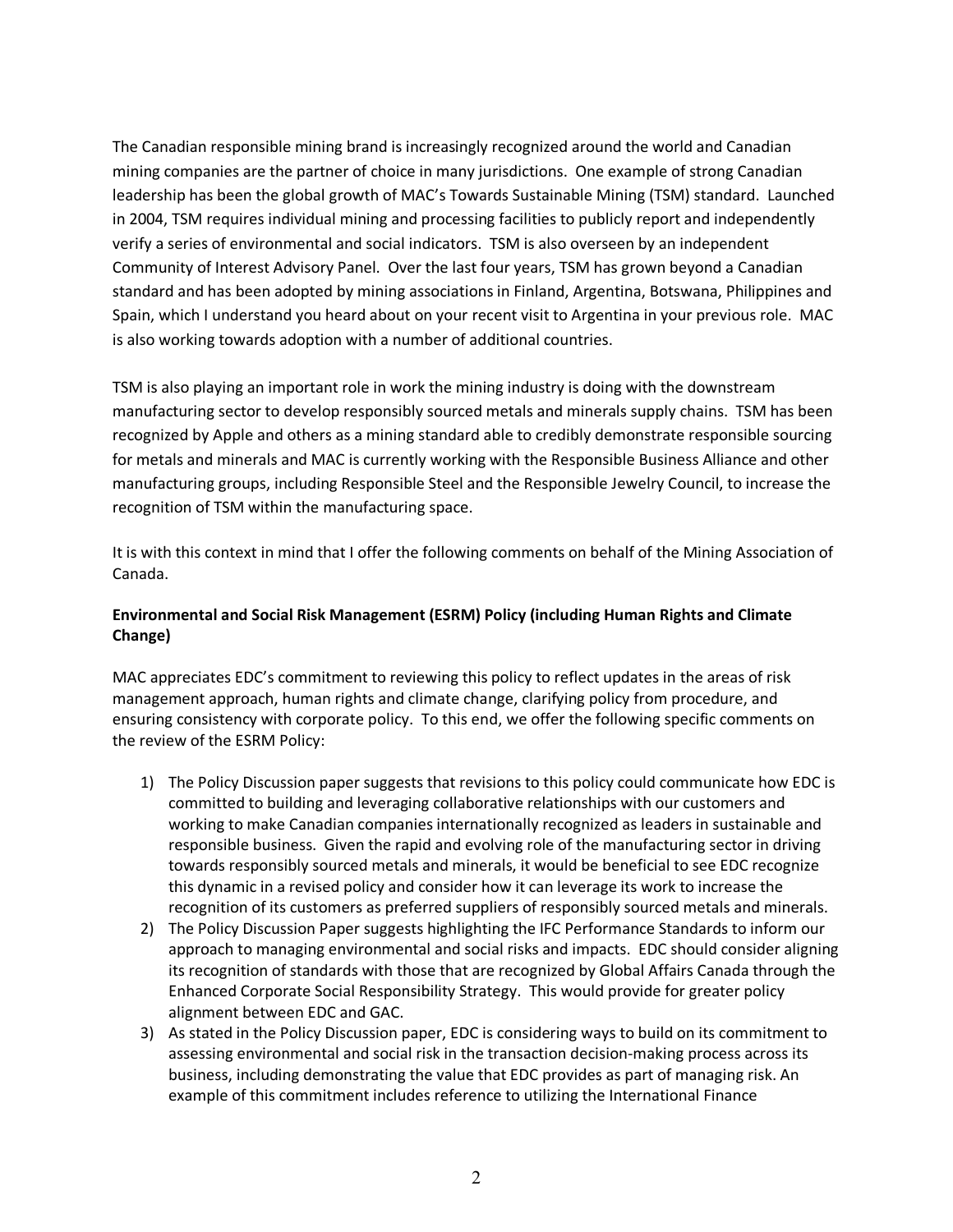Corporation (IFC) Performance Standards, to inform EDC's approach to managing environmental and social risks and impacts. The IFC Performance Standards, including PS6, were revised in 2012 to embed the concept of Net Positive Impact (NPI), by including a requirement for a net gain of biodiversity for projects that impact critical habitat and No Net Loss (NNL) of biodiversity for projects that affect natural habitat, whereas EDC's current policy on biodiversity is that mitigation measures should be designed and implemented to address "adverse environmental effects". As the adoption of the IFC Performance standards would represent a significant shift in EDC's approach to biodiversity, MAC would appreciate the opportunity to discuss the implications with you, including the opportunity to share some of our members' experiences with NPI and NNL.

## **Climate Change Policy**

Acknowledging that EDC and its customers engage in engage in fierce international competition and, in the case of mining companies, have considerable energy requirements there is an opportunity to align Canada's climate change, international development and competitiveness priorities to reduce global GHG emissions.

In MAC's 2019 Pre-Budget Submission, MAC recommended that the government should support Canadian resource companies in the deployment of mutually beneficial "company-community" renewable power solutions to help off-set diesel reliance, lower global GHG emissions, and leave a positive clean energy legacy for local communities in developing countries during and after mining operations conclude. The recommendation states:

# **To support the global effort on climate change, and advance international development while augmenting business competitiveness, government should:**

• **Develop or modify existing funding programs (e.g. Export Development Canada) to support the deployment of mutually beneficial "company-community" renewable power solutions to help off-set diesel reliance and lower global GHG emissions.**

MAC encourages EDC to consider incorporating support for mutually beneficial "company-community" renewable power solutions in its Climate Change Policy.

Further, MAC encourages EDC to consider clarification of the updated policy with regards to the following:

- 1) Encouragement of economic investment in meaningful emissions reduction technologies to expedite progress towards lower-carbon society, while protecting emissions-intensive and trade-exposed sectors, like the mining industry;
- 2) Support for industries that contribute to clean technology, e.g. mining;
- 3) Encouragement of transparency on climate change risk assessments and implementation of appropriate adaptation measures;
- 4) Encouragement of partnerships, including community-based, to increase access to, and management of, renewable energy technologies;
- 5) Encouragement of companies to assess and manage their supply chains to support low energy technologies and innovations;
- 6) Encouragement of economic stimulation of demand for low carbon infrastructure;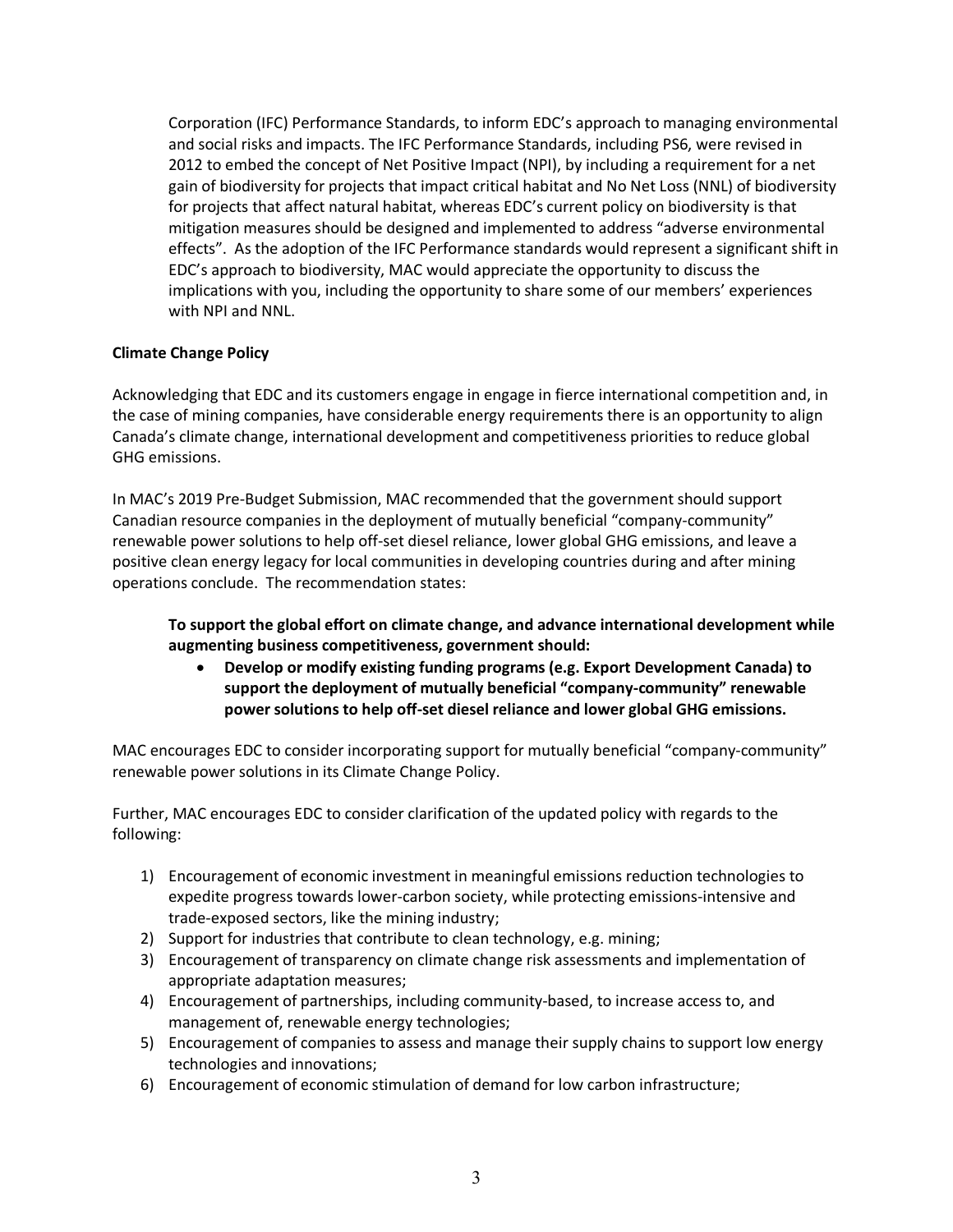7) With respect to EDC's management of climate-related risks in higher carbon intensity sectors, we would encourage their support for transition of these industries to a lower carbon-footprint through consideration of incentives to encourage incorporation of GHG reduction technologies and approaches.

#### **Environmental and Social Review Directive**

MAC agrees with EDC's refinement of approach for due diligence assessments and the application of environmental and social standards, whereby the means are appropriate to the nature and scale of the activity and are proportionate to the level of risks and impacts of the project and the exporter's role and leverage in that project. Beyond this, MAC recommends the following:

1) From the Directive, we would recommend adding "..and/or social.." to the following paragraph:

"General 1. For the purposes of section 10.1 of the Export Development Act, this Environmental and Social Review Directive (the "directive") sets out the process by which EDC will, before entering into a transaction that is related to a project, determine whether the project is likely to have adverse environmental *and/or social* effects despite the implementation of mitigation measures and, if so, whether EDC is justified in entering into the transaction.

4) In one section of the Environmental and Social Review Directive (ERD), EDC refers to the following "…EDC will, before entering into a transaction that is related to a project, determine whether the project is likely to have adverse environmental effects despite the implementation of mitigation measures…". However, in the Policy Discussion paper, EDC makes the following statement, "… The ERD sets out the prescriptive process to be undertaken for the review of project-related transactions. Consistent with the approach set out in the IFC Performance Standards, the primary international benchmark standards under the ERD, EDC aims to review projects using right-sized and relevant methods and assessment tools." As previously stated, in 2012, the IFC Performance Standards were revised to reflect the concept of Net Positive Impact (NPI), by including a requirement for a net gain of biodiversity for projects that impact critical habitat and No Net Loss (NNL) of biodiversity for projects that affect natural habitat) (IFC, 2012). As a result, EDC's adoption of the IFC Performance Standards would represent a shift from EDC's current policy on biodiversity is that mitigation measures should be designed and implemented to address "adverse environmental effects". As such, MAC would appreciate the opportunity to discuss the implications with you, including the opportunity to share some of our members' experiences with NPI and NNL.

### **Human Rights Statement**

MAC agrees with the direction EDC is proposing to take with respect to enhancing its Human rights Statement. Practices involving business and human rights has evolved considerably since EDC released its Human Rights Statement in 2008 and considerably experience has been gained with respect to operationalizing the UN Guiding Principles on Business and Human Rights (UNGPs). As such, establishing stronger alignment between an enhanced EDC Human Rights Statement and the UNGPs would be beneficial. However, the discussion paper raises one question focusing on how important it for EDC is to identify is salient issues given its diverse portfolio or to have policies on specific issues. MAC's view is that this is the wrong approach to salient human rights issues. Instead, EDC should focus on ensuring its customers have implemented rigorous human rights assessment processes to identify the salient issues